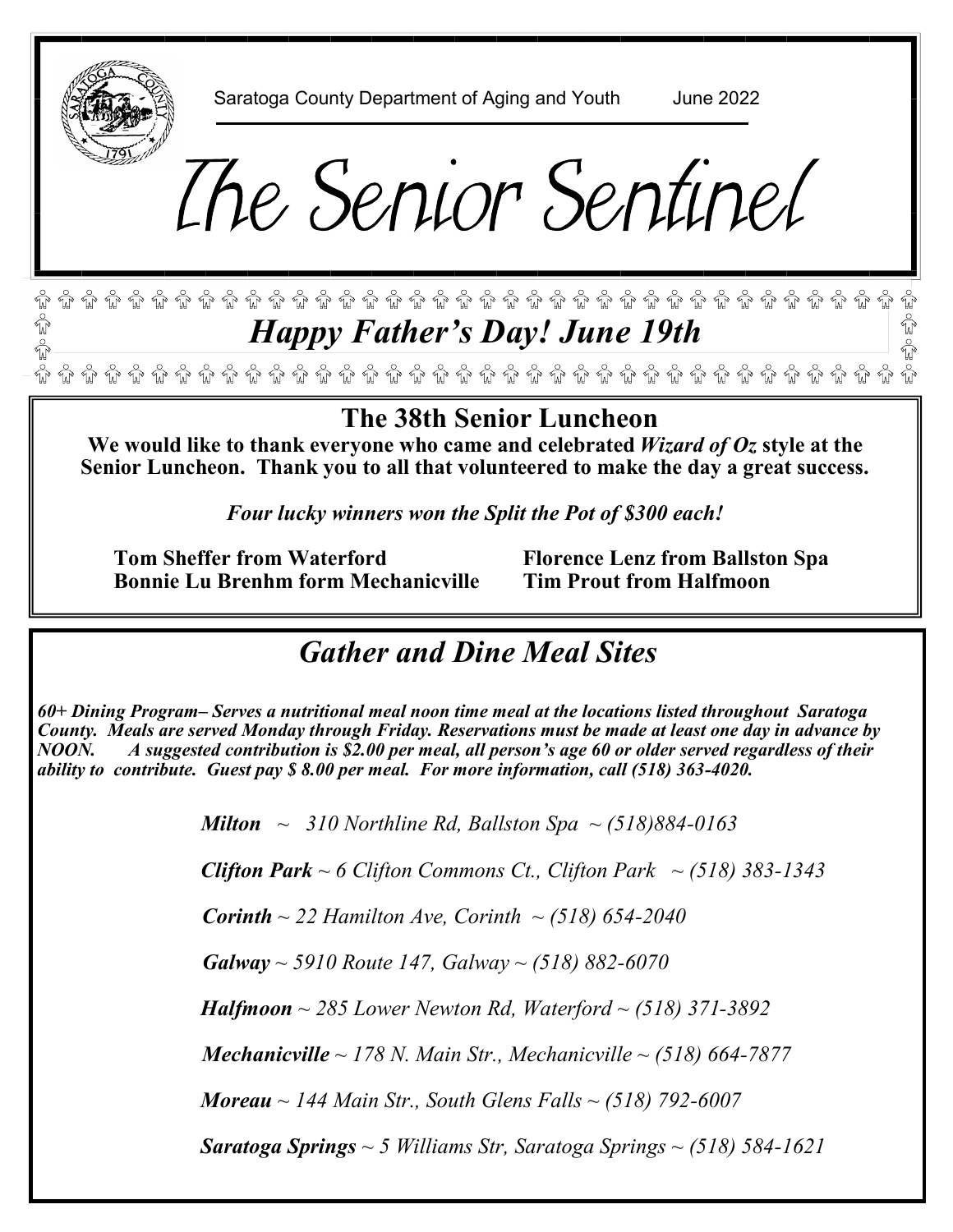From Our Dietitian:

#### **What's For Lunch?**

With the lazy days of summer soon upon us and increasing food costs, it can be easy to say let's skip lunch or just grab fast food. Lunch provides energy to get us through the mid-day slump and contributes important nutrients to our diets. It may also help to control cravings and reduce the chance of mindless snacking. For most individuals, lunch is just as important as breakfast.

While fast food may seem inexpensive, it can add up financially and physically. A fast-food meal (complete with sandwich, drink and a side) may cost up to \$7.00 or greater at some fast-food chains. In addition to being expensive, these meals often contain more calories, sugar, fat and sodium with less vitamins, minerals and fiber than food we might eat from home. Also, when we eat foods that are high in salt, fat, and sugar, our taste buds get accustomed to them, causing us to crave them more than we might otherwise.

Additional benefits to including lunch can be opportunities to spread our nutrients and calories out over the course of the day. For the best protein utilization, it is recommended that we consume approximately 25-30 grams per meal rather than protein excess at just one or two meals. Distributing calories throughout the day helps with hunger and blood sugar control. Certain nutrients such as some water-soluble vitamins and the mineral calcium for example, can only be absorbed in certain amounts at one time. For those with limited volume tolerance at meals, eating more frequently can help them obtain more nutrients and calories when needed. Having a large plate of food at one meal, may appear overwhelming and limit healthy eating.

A healthy lunch doesn't have to be expensive or overly processed. With a little planning, you can save money in addition to reducing intake of excess calories, fat, sugar and salt. Below are some thrifty lunch ideas that will cost less than a few dollars each:

**·** Drink Water: Staying hydrated reduces fatigue to get you through the day.

**·** Eat your leftovers: Pack food in a micro-wave safe container and enjoy the meal twice. Use leftover veggies, meats, and grains to make a quick wrap, soup, or an omelet

**·** Include Protein: Healthy lean protein sources can include a hard-boiled egg, canned tuna or salmon, beans, low fat cheese, lean meats such as chicken. Consume these protein foods with whole grain bread, crackers or toast, and a side of raw veggies and fruit.

**·** Include Whole Grains: Make a whole wheat wrap with your favorite hummus and chopped veggies. Use whole grain crackers with string cheese, raw veggies and seasonal fruit. Use whole grain bread for a quick sandwich. Cooked leftover whole grains freeze well and can be eaten as a side or as mentioned added to a soup or wrap. Cooked grains also make a nice addition to salads and grain bowls with veggies, and a protein source

**·** Keep It Simple: Enjoy a peanut butter and jelly sandwich on whole grain bread, a side of Greek yogurt and an apple or grapes.

- **·** Try bean soup with whole grain crackers and a side salad.
- · Add canned beans or tuna to a large green salad and enjoy with a side of fruit.
- **·** Enjoy a Light Dessert, make a yogurt parfait with Greek yogurt, frozen fruit and chopped nuts.

**·** Consider Having Lunch at a Senior Dining Site: Senior Congregate dining sites offer nutritious meals that are friendly on the budget asking for a small voluntary contribution if able. Seeing familiar faces and developing friendships is an added bonus at that!!